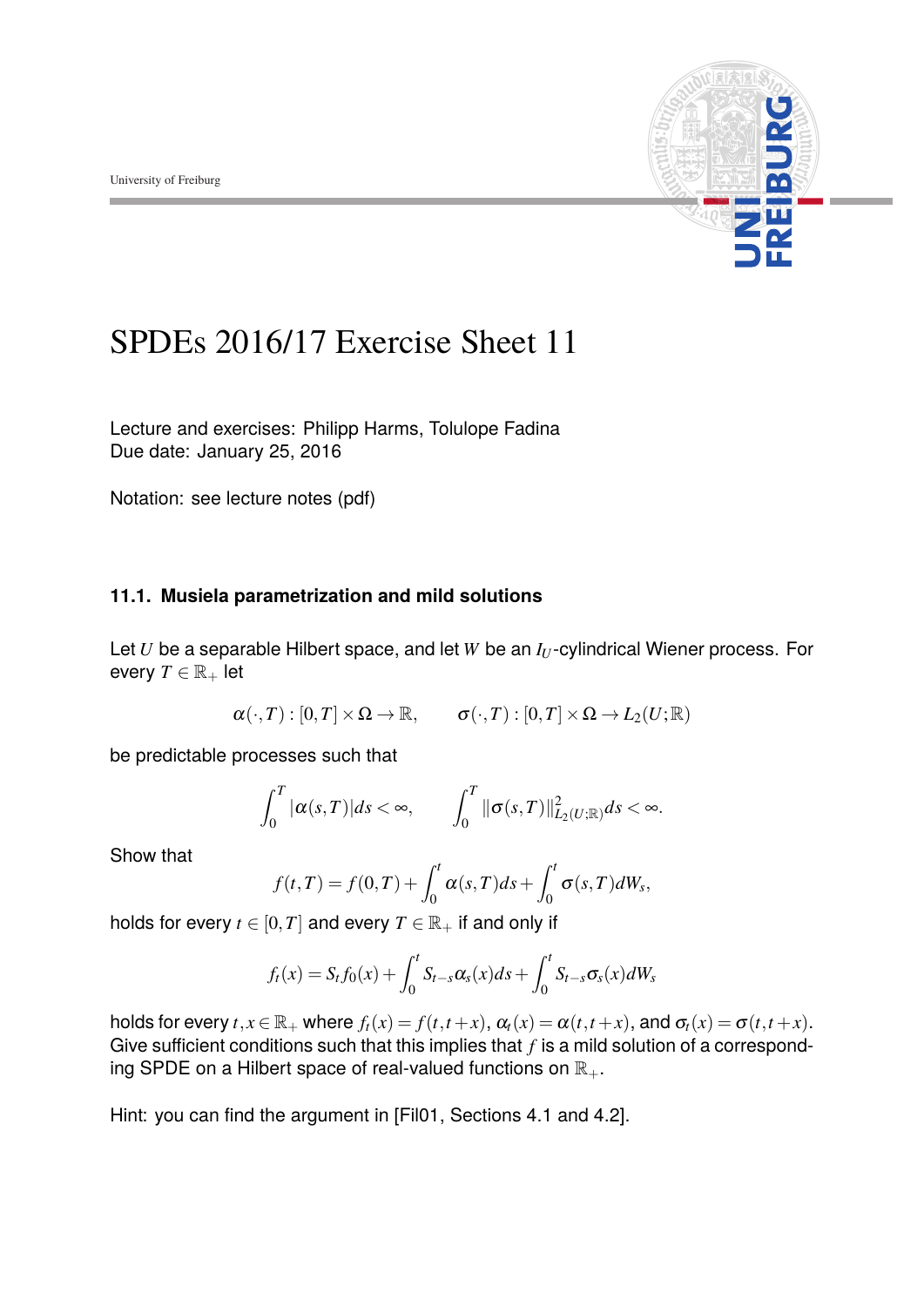

#### **11.2. Spaces of forward rate curves**

Let  $\alpha$  > 3, and let

$$
H = \left\{ f \in H_{\text{loc}}^1 : ||f||_H < \infty \right\},\
$$

where

$$
||f||_H^2 = |f(0)|^2 + \int_0^\infty |f'(x)|^2 w(x) dx, \qquad w(x) = (1+x)^\alpha.
$$

Show that *H* is a separable Hilbert space, that the shift semigroup is strongly continuous on *H*, and that the following mapping is bounded bilinear on *H*:

$$
m: H \times H \to H, m(f, g)(x) = f(x) \int_0^x g(y) dy.
$$

Hint: you can find the argument in [Fil01, Section 5].

### **11.3. Vasicek model**

Let *H* be as in Exercise 11.2, let *b* be a constant,  $\beta < 0$ ,  $a > 0$ ,  $U = \mathbb{R}$ , *W* be *I<sub>U</sub>*-Brownian motion, and let  $(r_t)_{t \in \mathbb{R}_+}$  be the unique solution of

$$
dr_t = (b + \beta r_t)dt + \sqrt{a}dW_t,
$$
\n(1)

and define for each  $t, x \in \mathbb{R}_+$ 

$$
P_t(x) = \mathbb{E}\left[\exp\left(-\int_t^{t+x} r(s)ds\right) \middle| \mathcal{F}(t)\right],
$$
  

$$
f_t(x) = -\frac{d}{dx}\log P_t(x).
$$

Show that *f* is a mild solution of the HJM equation with  $\lambda = 0$  and

$$
\sigma_t(f)(u)(x) = \sqrt{a}e^{\beta x}u, \qquad t \in \mathbb{R}_+, f \in H, u \in U, x \in \mathbb{R}_+.
$$

Are the conditions of our existence and uniqueness result satisfied for this HJM equation?

Hint: use [Fil09, Section 5.4.1].